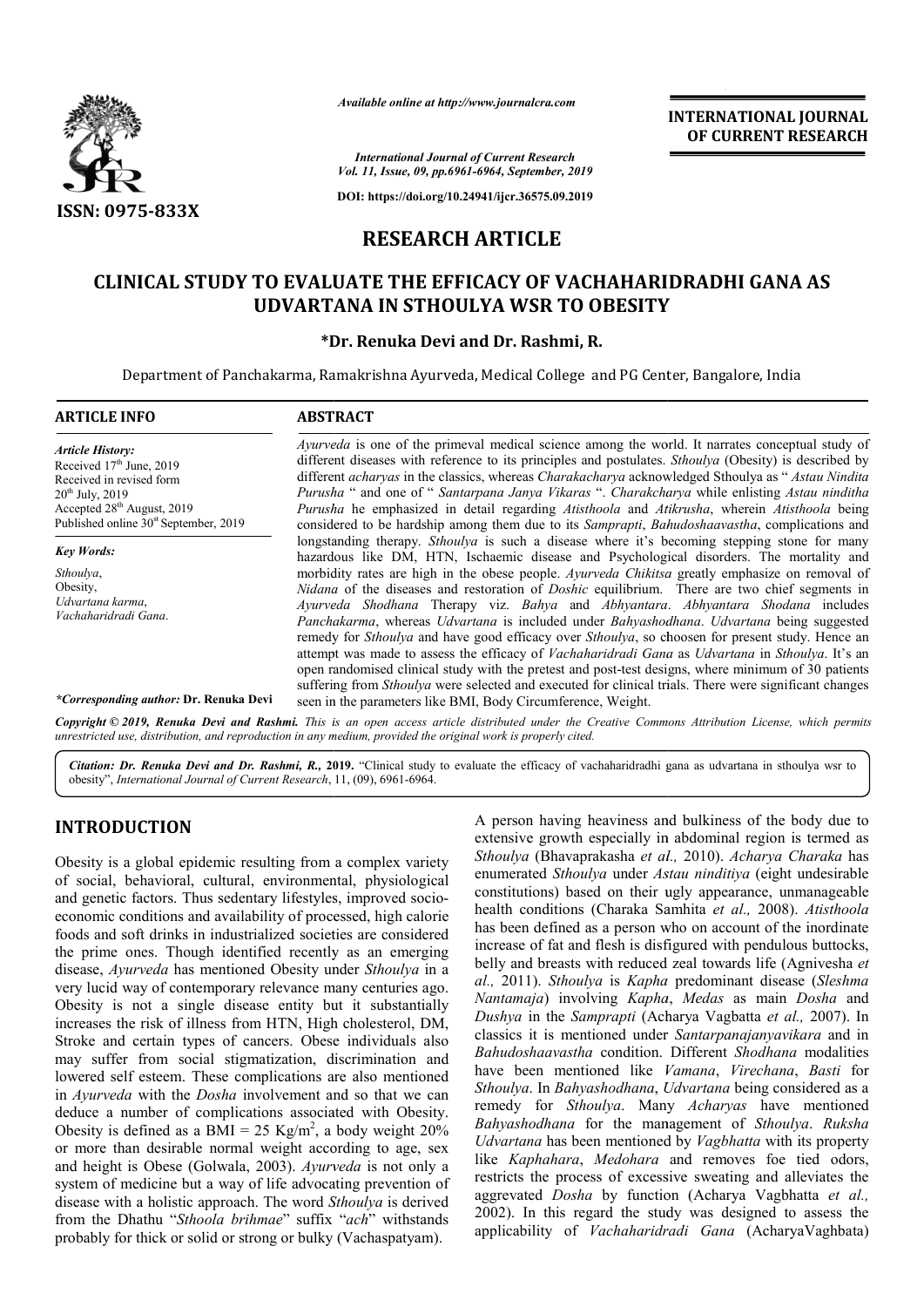mentioned by *Vagbhatta* was taken up for *Udvartana* in *Sthoulya* on the *Kaphamedohara* property of the *Ganadravya* which is the elemental base for the intervention of the *Sthoulya*.

## **Aims and objectives**

- 1) To Evaluate the clinical efficacy of *Vacha Haridradi Gana* in *Sthoulya* as *Udvartana*.
- 2) To assess the effects in anthropometric measures.

# **MATERIALS AND METHODS**

## **Source of data**

Patients fulfilling the criteria, attending the OPD and IPD of the department of Panchakarma, Ramakrishna Ayurveda Medical college, Bengaluru were selected for the present study with irrespective of age, sex, religion etc. A detailed proforma was specially designed including all the aspects of disease to collect the data. Patients were assessed before treatment, after treatment and after follow up.

#### **Drug review**

#### **Preparation of the drug**

All the authentified raw drugs were taken in equal ratio and then powdered in to *Udvartana Churna* form and used for the clinical trial as per the quantity sufficient for the individual patients.

## **Intervention**

*Udvartana* being done in seven different postures for individual postures for seven days and follow up is done on fourteenth day.

## *Purvakarma*

- 1) Preparation of the patient to comfortable environment.
- 2) Apparatus for the procedure is collected.
- 3) Udvartana dravya is taken.
- 4) Towel.
- 5) No internal medications given.

#### **Table 1. Showing Drug Review**

| Dravva                | Botanical name              | Guna                 | Rasa                      | Vipaka  | Virva  | Karma                       |
|-----------------------|-----------------------------|----------------------|---------------------------|---------|--------|-----------------------------|
| Vacha <sup>9</sup>    | Acorus calamus Linn         | Laghu, Tikshna, Sara | Tikta, katu               | Katu    | Ushna  | Kaphahara, Vatahara         |
| Jalada <sup>5</sup>   | Cyperus rotundas            | Laghu, Ruksha        | Katu, Tikta, Kasaya       | Katu    | Sheeta | Kaphahara, pittahara        |
| Devahva               | Cedrus deodar Roxb.         | Laghu, Snigdha       | Tikta . Katu              | Katu    | Ushna  | Kaphahara, Vatahara         |
| Nagara                | Zingiber offinale Roscoe    | Laghu, Snigdha       | Katu                      | Madhura | Ushna  | Kaphahara, Vatahara         |
| Ativisha <sup>5</sup> | Aconitum heterophyllum Wall | Laghu                | Tikta. Ruksha             | Katu    | Ushna  | Tirdoshahara                |
| Abhaya <sup>9</sup>   | Terminalia chebula Retz     | Laghu, Ruksha        | Lavana varjita Pancharasa | Madhura | Ushna  | VataKaphahara, Tridoshahara |
| Haridra <sup>9</sup>  | Curcuma longa Linn          | Laghu, Ruksha        | Tikta, Katu               | Katu    | Ushna  | KaphaVatahara,              |
| Daruharidra           | Berberis aristata De        | Laghu, Ruksha        | Tikta, Kashava            | Katu    | Ushna  | KaphaPittahara              |
| Kalasi <sup>y</sup>   | Ureria picta desv           | Laghu, Snigdha       | Madhura, Tikta            | Madhura | Ushna  | Tridoshahara                |
| Indravava             | Holarrhena antidysentrica   | Ruksha               | Tikta, Kashava            | Katu    | Sheeta | KaphaPittahara              |
| Yestahvva             | Glycerrhiza glabra Linn     | Guru, Snigdha        | Madhura                   | Madhura | Sheeta | Vatapittahara               |

#### **Inclusion criteria**

- 1) Patients with signs and symptoms of *Sthoulya*
- 2) Patients of either sex of age group between twenty to fifty years.
- 3) Patients with BMI more than  $25 \text{ Kg/m}^2$ .

## **Exclusion criteria**

- 1) Obesity due to endocrinal abnormalities and with systemic disorders.
- 2) Pregnancy and lactating women.
- 3) Patients suffering from any skin diseases.
- 4) Patients undergone any surgery (6 months to 1 year duration)

#### **Investigations**

Routine hematological examination was done before treatment to rule out any pathological condition.

#### **Study design**

It is an open randomized single group clinical study with pretest and post-test design. An Informed consent was taken from all the patients before including them in the clinical trial. 30 patients were selected in the present clinical study.

#### *Pradhanaa Karma*

The *Udvartana dravya* is taken in a bowl, quantity as per the patients physique( male palm  $\sim$ 150 – 200 gms) and mildly heated. It is rubbed over the body in *Pratiloma gati* in 7 different postures.

- Posture 1: Patient sitting on the *Droni*, with lower limbs extended
- Posture 2: Patient lying in supine position (on back)
- Posture 3: Patient lying on one side, turning towards left (left lateral)
- Posture 4: Patient lying on prone position (on belly)
- Posture 5: Patient lying on side, turning towards right (right lateral)
- Posture 6: Patient on supine position
- Posture 7: Patient sitting straight with lower limbs extended

#### *Paschathkarma*

- 1) Cleaning of the body with the towel
- 2) Rest for fifteen minutes
- 3) Warm Bath
- 4) No diet or exercise being advised.

*Total duration of procedure*: 40 – 60 minutes (Including the bath)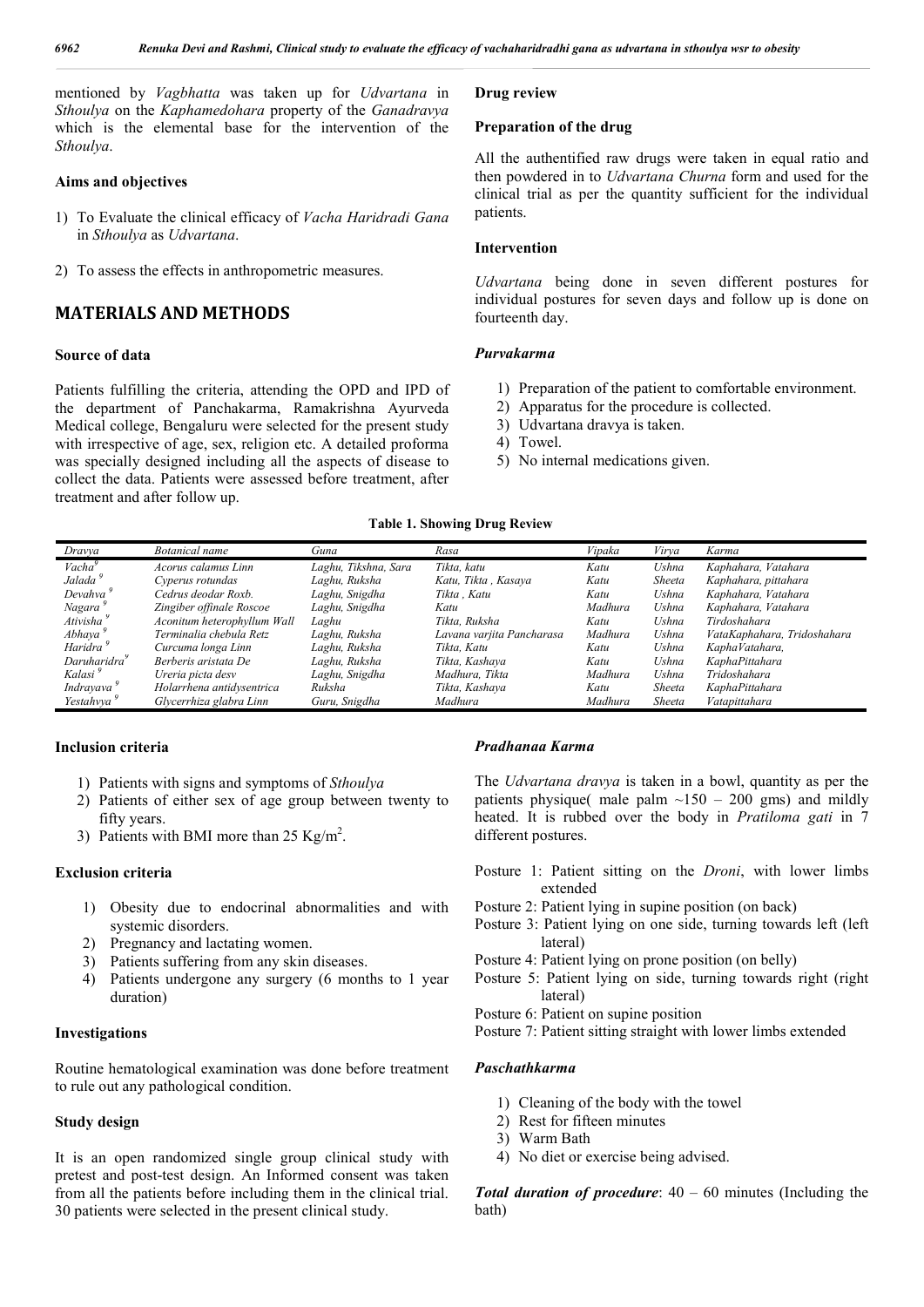## *Number of days:* 7 Days Procedure

*Follow up*: On  $14<sup>th</sup>$  day.

#### **Assessment criteria**

The Subjective and Objective criteria are assessed based on the grading system. The Objective criteria gradings are as follows

**Table 2. The Objective Parameters Gradings**

| Weight                              | Grade 0 | Above 3kg             |
|-------------------------------------|---------|-----------------------|
|                                     | Grade 1 | Upto 3kg              |
|                                     | Grade 2 | Upto 2kg              |
|                                     | Grade 3 | Upto 1kg              |
|                                     |         | No change             |
|                                     | Grade 4 | (basic Value)         |
| BMI                                 | Grade 0 | Above 1.20            |
|                                     | Grade 1 | $0.9 - 1.19$          |
|                                     | Grade 2 | $0.6 - 0.89$          |
|                                     | Grade 3 | $0.3 - 0.59$          |
|                                     | Grade 4 | $0.0 - 0.29$          |
| In general Body Girth Circumference |         |                       |
| (chest, abdomen, hip, etc) in cms   | Grade 0 | Above 2cms            |
|                                     | Grade 1 | $2-1.5$ cms           |
|                                     |         |                       |
|                                     | Grade 2 | $1.5-1 \, \text{cms}$ |
|                                     | Grade 3 | $1-0.5$ cms           |
|                                     | Grade 4 | $< 0.5$ cms           |

## *Tools used for objective parameters*

- 1) Weight: A digital weighing machine was used for the present study.
- 2) Body Circumference: The body circumference was measured at various parts like chest, abdomen, biceps, thigh etc with the help of measuring tape
	- a) Neck At the level of Thyroid cartilage
	- b) Chest In normal expansion at the level of nipple
	- c) Abdomen At the level of umbilicus
	- d) Waist The waist circumference measured at the midpoint between the lower margin of the last palpable rib and thr top of the iliac crest.
	- e) Hip At the level of highest point of distension of buttock
	- f) Mid-Arm Mid of the arm between shoulder joint and elbow joint
	- g) Mid-Thigh Mid of the thigh between pelvic joint and knee joint
- 3) BMI = Weight/Height in  $M^2$

#### **Statistical analysis**

The data was analysed by students paired  $t - test$ . The obtained results were interpreted as:

Insignificant P<0.5 Significant P<0.01 Highly significant P<0.001

# **OBSERVATION AND RESULT**

The study was conducted on 30 patients. Among them 60% were from the age group  $30 - 40$  years and  $23\%$  were of  $40 -$ 50 years and  $17\%$  were of  $20 - 30$  years of age group. About 67% were females and 33% were males. About 90% were married and 10% were unmarried and widower. About 65% were of Kapha dominant Prakruti.

#### **Effect of therapy**

**Table 3. Effect of Therapy on BMI**

|           | Mean    | S D    |         | D          | Remark |
|-----------|---------|--------|---------|------------|--------|
| <b>BT</b> | 32.8987 | 4.1878 |         |            |        |
| AT        | 32.205  | 4.1281 | 1.69913 | 0.00000003 | S      |
| <b>BT</b> | 32.8987 | 4.1878 |         |            |        |
| ΑF        | 32.189  | 4.1789 | 1.69913 | 0.00001    |        |

#### **Table 4. Girth Measurement – Neck**

|           | Mean    | S D     |         | n         | Remark |
|-----------|---------|---------|---------|-----------|--------|
| <b>BT</b> | 39 0167 | 3 32971 |         |           |        |
| AТ        | 37 9533 | 3.23875 | 1.69913 | 0.0000003 |        |
| <b>BT</b> | 39 0167 | 3.32971 |         |           |        |
| ΑF        | 37.9333 | 3.34956 | 1.69913 | 0.0000003 |        |

**Table 5. Mid – Arm – Right**

|           | Mean     | S D      |          |              | Remark |
|-----------|----------|----------|----------|--------------|--------|
| RТ        | 32.35333 | 3.357414 |          |              |        |
| AT        | 30.85    | 3.383607 | 1.699127 | 0.0000000006 | S      |
| <b>BT</b> | 32.35333 | 3.357414 |          |              |        |
| AF        | 30.86667 | 3.438959 | 1.699127 | 0.0000000001 |        |

**Table 6. Mid – Arm – Left**

|           | Mean  | S D      |          | D          | Remark |
|-----------|-------|----------|----------|------------|--------|
| <b>BT</b> | 32.33 | 3.668049 |          |            |        |
| AT        | 30.93 | 3.424471 | 1.699127 | 0.00000006 |        |
| <b>BT</b> | 32.33 | 3.668049 |          |            |        |
| ΑF        | 30.89 | 3.450772 | 1.699127 | 0.00000008 |        |

**Table 7. Chest**

|           | Mean    | S D     |         |           | Remark |
|-----------|---------|---------|---------|-----------|--------|
| <b>BT</b> | 96.7333 | 11.8807 |         |           |        |
| AT        | 94 35   | 11.5207 | 1.69913 | 0.0000001 |        |
| <b>BT</b> | 96.7333 | 11.8807 |         |           |        |
| ΑF        | 94.35   | 11.5036 | 1.69913 | 0.0000002 |        |

#### **Table 8. Navel**

|           | Mean    | S D     |         | p           | Remark |
|-----------|---------|---------|---------|-------------|--------|
| <b>BT</b> | 100.9   | 10.1543 |         |             |        |
| AT        | 98.6833 | 941522  | 1.69913 | 0.000000001 |        |
| <b>BT</b> | 100.9   | 10.1543 |         |             |        |
| ΑF        | 98.55   | 9.30179 | 1.69913 | 0.000000004 |        |

**Table 9. Hip**

|    | Mean    | S D     |         | n          | Remark |
|----|---------|---------|---------|------------|--------|
| RТ | 107 917 | 14 0799 |         |            |        |
| AТ | 105.95  | 13897   | 1.69913 | 0.00000001 |        |
| RТ | 107 917 | 14.0799 |         |            |        |
| ΑF | 105.55  | 13.8136 | 1.69913 | 0.00000003 |        |

#### **Table 10.Mid – Thigh – Right**

|    | Mean    | S D     |         |              | Remark |
|----|---------|---------|---------|--------------|--------|
| RТ | 54 0133 | 8.33967 |         |              |        |
| AТ | 52.05   | 8 51189 | 1.69913 | 0.0000000005 |        |
| RТ | 54 0133 | 8.33967 |         |              |        |
| ΑF | 52.07   | 8.50489 | 1.69913 | 0.0000000006 |        |

**Table 11. Mid – Thigh – Left**

|           | Mean     | S D      |          | D           | Remark |
|-----------|----------|----------|----------|-------------|--------|
| <b>BT</b> | 53.96    | 8.559673 |          |             |        |
| AТ        | 52.22333 | 8.657414 | 1.699127 | 0.00000004  |        |
| <b>BT</b> | 53.96    | 8.559673 |          |             |        |
| ΑF        | 52.21    | 8689524  | 1 699127 | 0.000000006 |        |